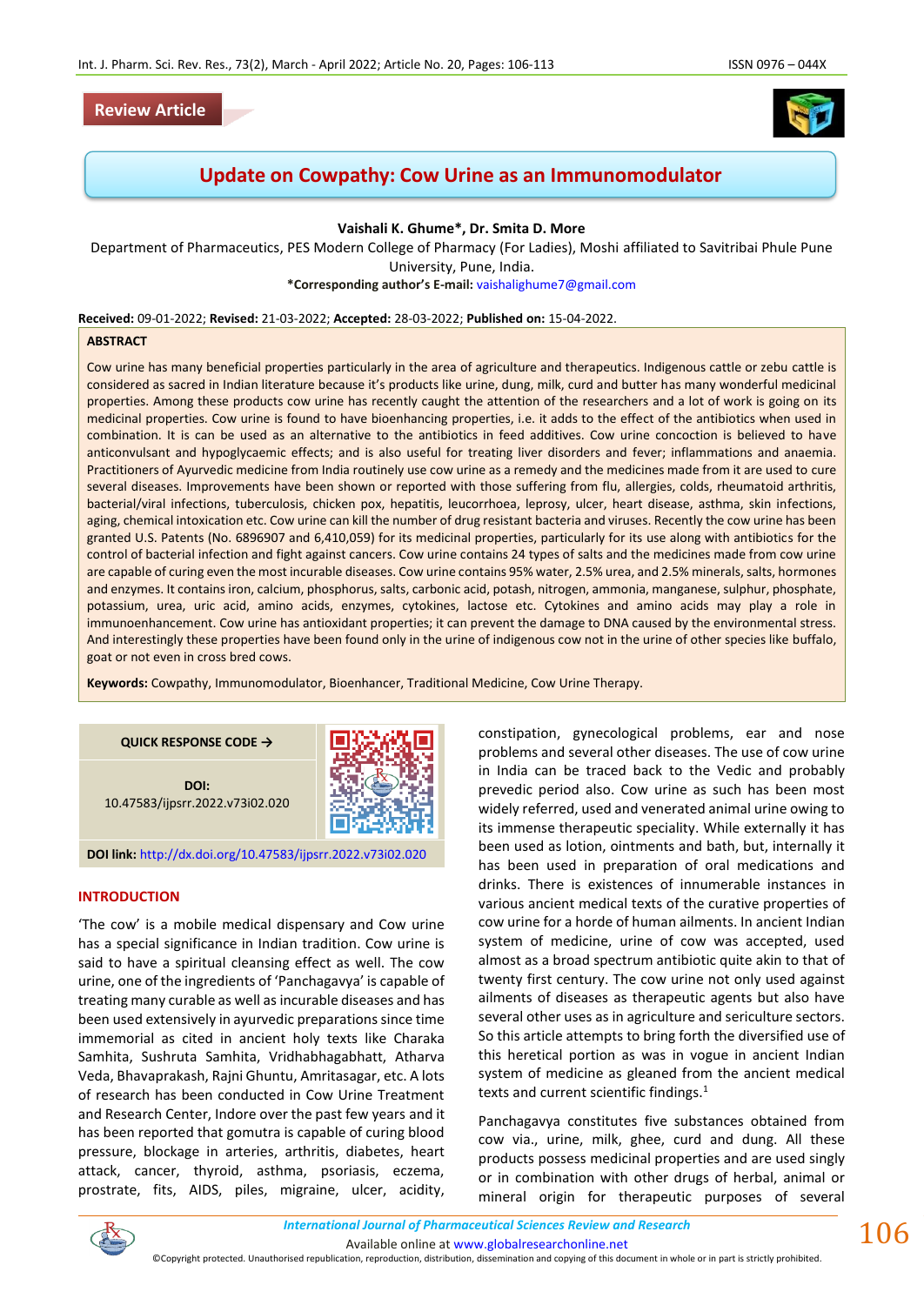disorders and diseases like flu, allergies, colds, cough, arthritis, rheumatoid arthritis, leucorrhoea, leukoderma, alopecia, asthma, hyperlipidaemia, renal disorders, dietary and gastrointestinal track disorders, acidity, ulcers, wounds, heart disease, asthma, skin infections/diseases, tuberculosis, chicken pox, hepatitis, leprosy and other bacterial/viral infections, aging, chemical intoxication, worm infestations, obesity etc. Each panchgavya element has distinct qualities and uses in health, agriculture and other fields. These elements possess high nutritional value (cow milk, curd and ghee), and can act as alternate and cheaper source of energy, biogas, fuel and electricity (cow dung and urine). These remedies seem to be beneficial even for cancer, acquired immunodeficiency deficiency syndrome (AIDS) and diabetes. Immunostimulatory, immunomodulatory and anti-inflammatory activity of panchagavya is mentioned in Ayurveda. Studies conducted in albino rats have established the central nervous system action of panchgavya on spontaneous motor activity, muscle tone and pain.<sup>2</sup>

#### **Panchgavya Therapy/Chikitsa (Cowpathy)**

Panchgavya Therapy / Chikitsa (Cowpathy) has been proposed as an alternate and useful prophylactic and therapeutic approach for livestock, poultry, and human health. Panchgavya products are rich in nitrogen and sulphur, phosphate, sodium and manganese, carbolic, succinic and citric acid, iron, silicon and chlorine, magnesium and calcium salts, vitamin (viz. A, B, C, D, E), minerals and hormones. They are known to cure several human ailments and enhance immunity by inducing immunomodulation through enhancement of both cellular and humoral immune responses, upregulating the lymphocyte proliferation activity, secretion of cytokines and macrophage activity, reducing apoptosis in lymphocytes. They act as antiaging agents by preventing the free radicals formation and efficiently repairing the damaged DNA. Immunity is reducing drastically due to environmental pollution, agrochemicals, pesticides, heavy metals, fungal toxins, in this background cowpathy is an excellent alternative. Panchagavya in appropriate dilutions is promising growth enhancer of micro-organism useful for soil fertility. Panchagavya at higher dilution is used as a bacteriological media having additional antifungal effect with growth promotion. Fermented panchgavya (at 30 days of age) is useful as a growth promoter due to better proposition of chemical as well as microbial composition. Panchagavya when used along with a plant such as Andrographis paniculata can act as a growth promoter for broilers. It also helps in ameliorating certain viral diseases (e.g. New Castle disease in layer chicken).3,4

Panchgavya products have been suggested to be useful and beneficial for prophylactic and therapeutic purposes in the following diseases/ disorders viz., flu, allergies, colds, cough; arthritis, rheumatoid arthritis, asthma; lucorrhoea, leucoderma, alopecia, hyperlipidaemia; heart diseases, blood pressure, renal disorders, hepatitis; dietary and gastrointestinal track disorders, acidity, ulcer; wound healing; skin infections/diseases, psoriasis, eczema; tuberculosis, chicken pox, leprosy and other bacterial/ viral infections; aging, chemical intoxication, worm infestations, obesity etc.; and deadly diseases like cancer, acquired immunodeficiency deficiency syndrome (AIDS) and diabetes.5,6



**Figure 1:** An overview of panchgavya therapy regarding immune-enhancing and therapeutic perspectives in safeguarding animal and human health



©Copyright protected. Unauthorised republication, reproduction, distribution, dissemination and copying of this document in whole or in part is strictly prohibited.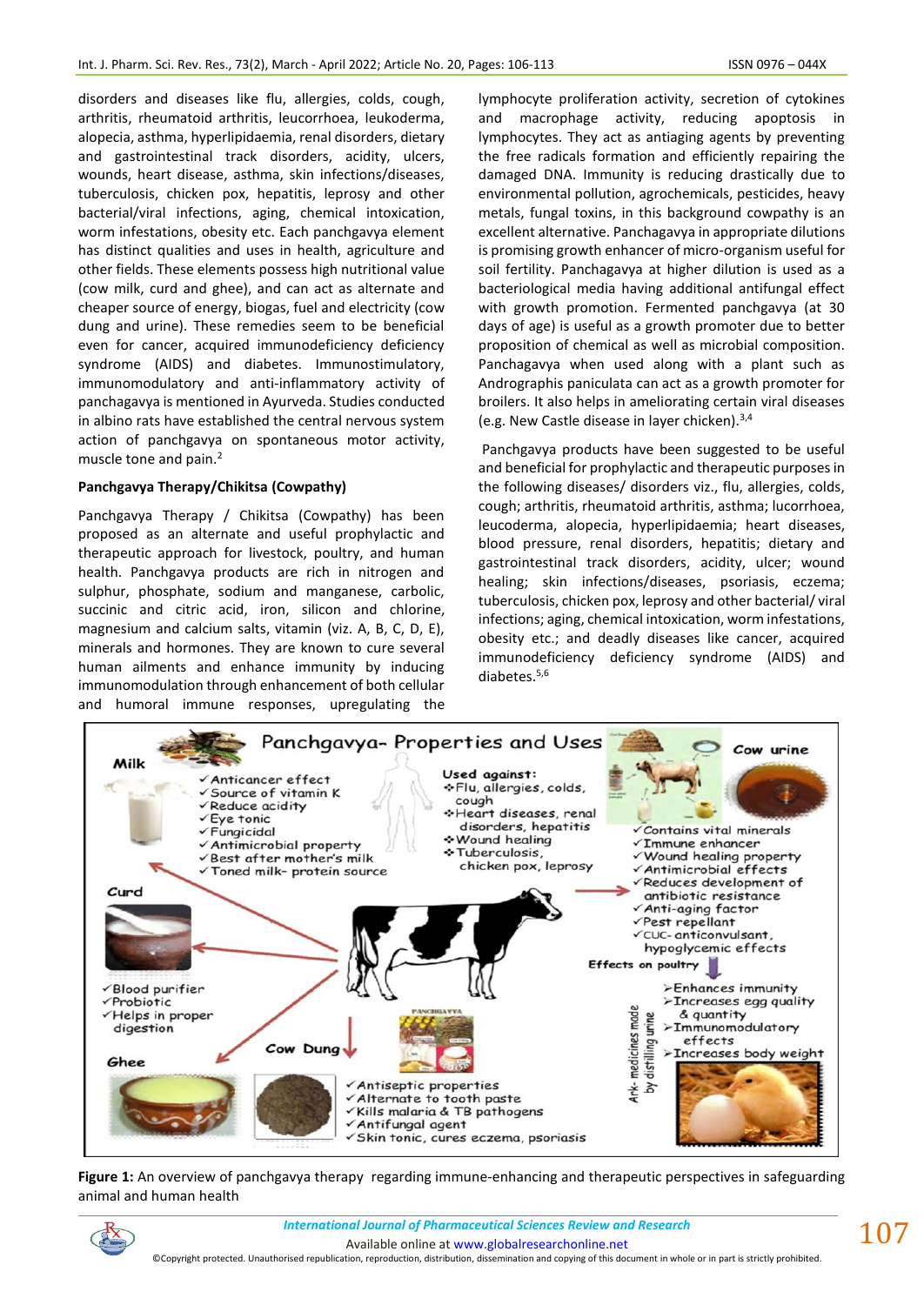As immunomodulatory agents, panchgavya elements enhance both cellular and humoral immune responses, upregulates lymphocyte proliferation, secretion of cytokines and macrophage activity and lessen apoptosis in lymphocytes, consequently helping host to survive and fight infection. As antiaging agents, they prevent free radicals formation and efficiently repair the damaged DNA. Panchagavya can act as a promising source for simple and naturally derived bacteriological media that they are less expensive considering that they also provide additional antifungal properties and other properties that promote growth. Marked antifungal properties can act as a successful microbiological growth medium. Panchgavya, when used along with a plant like Andrographis paniculata, can act as an alternative to antibiotic growth promoter and enhance productivity of the broiler industry. Panchgavya have shown an ameliorative effect on certain viral diseases (e.g. New Castle disease in layer chicken). An overview of panchgavya therapy (cowpathy) regarding immuneenhancing and therapeutic perspectives in safeguarding animal and human health is presented in Figure 1.

#### **Cow Urine**

Cow urine acts as an integral component of Panchagavya in enhancing immune responses. Cow urine has multidisciplinary beneficial actions and it has been widely used in various fields of science. Corrosion of oil pipelines by formation of microbial biofilms has been a major problem in transmission of oil and petroleum products. Urine has anti-microbial properties and it has been used to control microbes thereby reducing the corrosion of pipelines.

Gomutra has capability of removing many ill effects and imbalances in the body. Cow urine helps in immune enhancement via cytokines (increases secretion of interleukin-1 and 2) and amino acids. It is shown to enhance both T and B cell proliferation and increase the levels of IgG, IgA and IgM antibody titres in mice. Cow urine augments the immune competence and helps to develop better general health and is considered as one of the most effectual secretions of animal origin (water of life or "Amrita"- beverages of immortality). It activates the macrophages and enhances both cellular as well as humoral immune responses. It hastens the process of wound healing due to external injuries, which is proved with excision wound model in Wistar albino rats. Antimicrobial effects are seen on a number of drug resistant bacteria and viruses. It is proved useful in untreatable diseases viz. cancer, AIDS, diabetes and skin problems. Cow urine is one of the best appetizers. Ark (distillate of cow urine) is a potent bioenhancer of commonly used antibiotic drugs, antifungal and anti-cancer drugs. Its use along with antibiotics help control bacterial infections; it acts as a bioenhancer of drugs in tuberculosis patients and helps in fighting against cancers [U.S. Patents granted to Council of Scientific and Industrial Research (CSIR), India for its beneficial medicinal properties.7,8

#### **Latest Research on Cow Urine**

Cancer is the most dangerous disease cause to the human, which can be treated by following treatment modalities like chemotherapy, surgery, radiotherapy and immunotherapy along with new treatment modalities like recent molecular approaches of gene therapy, but the success rate is not very high and moreover, its well-known side effects cause to the patients to be treated. Alternate medicinal therapies have also been claimed to be helpful in the prevention and control of cancer. Cow urine therapy has also found that possess anti-cancer properties and for that US granted patent in the field of cancer treatment by its virtues of bioenhancing the activity of anti-cancer drugs. The cow urine therapy has tremendous potential in the field of medicine and has not been exploited to the extremes. Its now time to made public awareness about the important uses of cow urine therapy. Whatever may be the final result of treatment but scientific validation of those claims is required.

A study mentions the determinative role of cow urine distillate in helping the immunodeficient subjects in obtaining higher level of cell-mediated and humoral immune protection for better protection for overcoming different infections. Gomutra Ark is obtained from distillation process of the cow urine. Results from Gomutra Arka (cow urine distillate) and Cow urine are near about similar. it found that the chemical and medicinal properties of cow urine are preserved in Gomutra ark. There is very negligible content of ammonia in Gomutra ark of cow urine and it is easy to palatable and acceptable for patients. study found that cow urine distillate that is Gomutra Arka has antioxidant potential. Gomutra ark has also antioxidant and immunomodulatory effect.<sup>9,10</sup>

## **Prevention of antibiotic resistance**

There are various ways to developed resistant against antimicrobial drugs. Now a days the use of antibiotics has been increased tremendously. There are so many drugs which found ineffective against various bacteria and viruses. Vancomycin resistant Enterococcus, and ciprofloxacin resistance P. aeruginosa are some of the examples. Different study has been shown that CU (Cow Urine) is much effective against the drugs resistant bacteria and viruses. Minimum inhibitory concentration (MIC) values for Cow urine extract of A. indica was 12.68 mm (E. Coli), 9 mm (K. pneumonia) and along with this there is >8.66 mm zone of inhibition for MDR S. aureus, P. aeruginosa and P. vulgaris.

## **Antifungal**

Various studies have found good antimicrobial activity of cow's urine comparable with standard drugs such as ofloxacin, cefpodoxime, and gentamicin, against a vast number of pathogenic bacteria, more so against Grampositive than negative bacteria. Interestingly antimicrobial activity has also been found against some resistant strains such as multidrug-resistant (MDR) Escherichia coli and Klebsiella pneumoniae. Antimicrobial action is enhanced

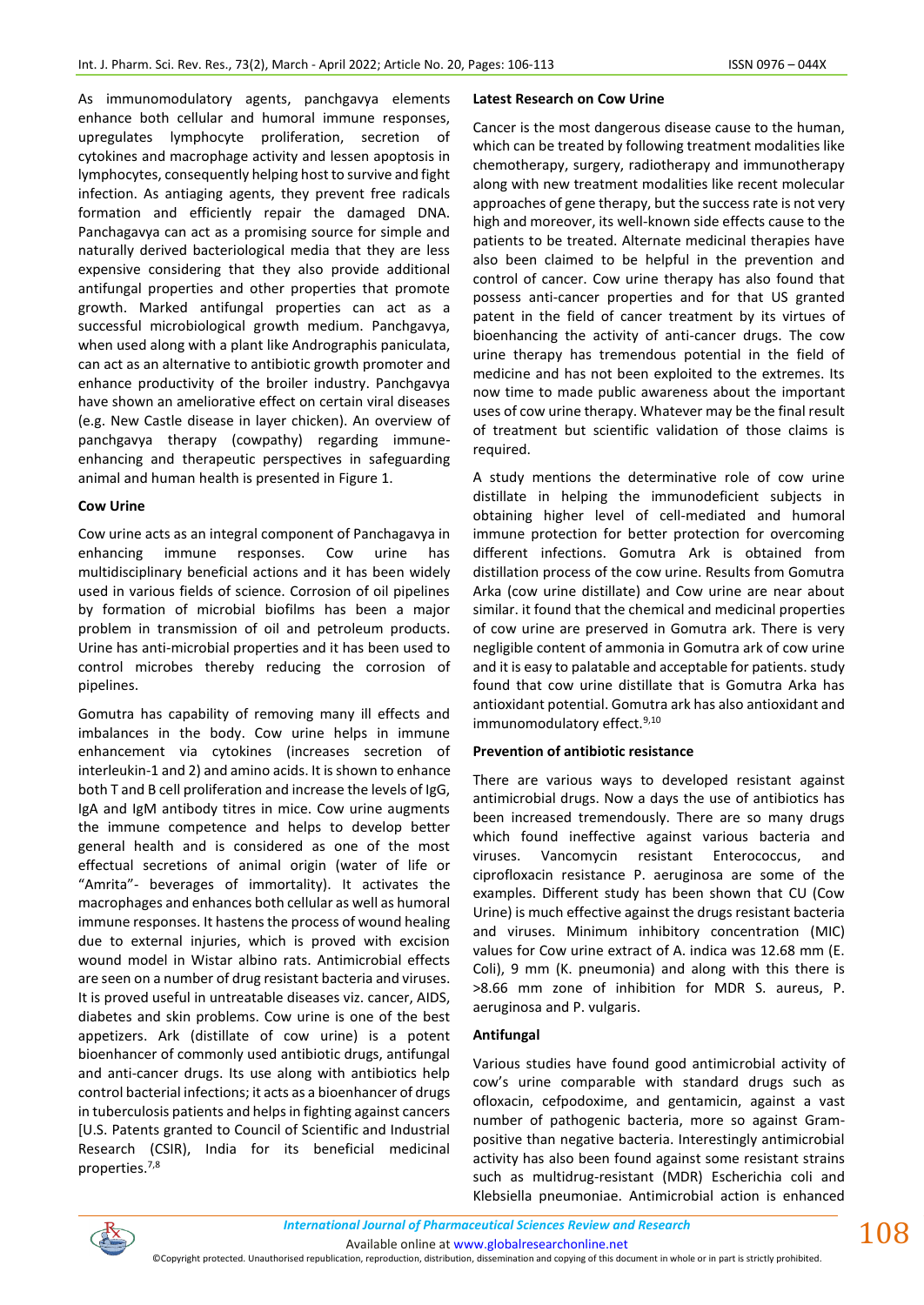still further by it being an immune-enhancer and bioenhancer of some antibiotic drugs. Antifungal activity was comparable to amphotericin B. Cow urine also has anthelmintic and antineoplastic action. It has, in addition, antioxidant properties, and it can prevent the damage to DNA caused by the environmental stress. In the management of infectious diseases, cow urine can be used alone or as an adjunctive to prevent the development of resistance and enhance the effect of standard antibiotics.<sup>11,12</sup>

#### **Antiseptic**

Cow urine shows significant effect in wound healing activity in Wistar albino rats. Study found that CU urine heal wound faster 1% w/w nitrofurazone ointment locally.

#### **Anthelmintic Activity**

CUC was better than piperazine citrate as anthelmintic agent at both 1% and 5% concentrations.

#### **Bioenhancer**

A 'bioenhancer'/'biopotentiator' is substances that increase the bioavailability and bio-efficacy of active substance with which hey are combined without having any activity of their own at the dose used. Ayurveda, has mentioned 'yogvahi' principle to describe the bioenhancing properties of medicines. It increases the oral bioavailability, results in lowering their dose and side effects. By integrating Ayurvedic science with modern methods of research, we can develop more viable drug formulations. CU which can be used as bioenhancer in antifungal, antimicrobial, and anticancer agents. In Ayurveda Rasayana medicine have properties to increase body immune system thus CU contains the similar Rasayana tatva and also serves as bioenhancer. CUD (Cow urine Distillate) is more effective bioenhancer than CU. CUD increase the transport of antibiotics by 2-7 folds like tetracycline, rifampicin, and ampicillin across the intestinal wall. It also enhances the potency of taxol against MCF-7 cell lines. It increases the bioavailability of rifampicin by 80-fold in 0.05 microgm/ml concentrations and clotrimazole by 5 fold in 0.88  $\mu$  g/ml concentration. The activity of rifampicin increases by about 5-7 folds against E. coli and 3-11 folds against Gram-positive bacteria, when used along with CU. Potency of paclitaxel has been observed to increase against MCF-7, a human breast cancer cell line in in-vitro assays. The bio-enhancing ability of CU is by providing the absorption of drugs across the cell membrane. US Patent is also granted for bioenhancer along with antibiotics, antifungal and anticancer activity (6896907,6410059) of CU.

Various properties and activity of CU has been applied and widely used in various ayurvedic formulations. Panchagavya ghrita, Lashunadhghrita, Sidhartakghrita are used for psychiatric illness and abdominal tumor. Other formulations like Mandurvatak, Darvighrita, and Punnarvamandur also contains Cow Urine. CU is used as adjuvant along with Hareetakyadiyog, Swarnkshiryadyog, Swarnmakshikbhasma, Gvakshyadichurana and many other formulations. Ghritas (Medicated cow Ghee) are also available as semisolid preparations while bhasms, yogs, and churans are in the powder form.<sup>13</sup>

#### **Anticancer Properties:**

CU has antioxidant properties and is a free radical and thus it neutralizes the oxidative stress. CU helps by repairing the damaged DNA and is therefore, effective as anti-cancer therapy.

Chemo preventive potential of CU was observed in a study, which was conducted on 70 Swiss albino mice for 16 weeks. Papilloma were induced by 7, 12 dimethyl benzanthracene and later promoted by repeated application of croton oil. In mice treated with CU, the incidence of tumor (papilloma), tumor yield, and its burden was statistically less than the untreated group 30 Effect of Cow Urine on various types of cancers was studied by Jain and his co-workers. Decrease in severity of various clinical symptoms (pain, inflammation, burning sensation, difficulty in swallowing, and irritation) was decreased from day 1 to day 8 with CU therapy. Percent of patients with severe symptoms decreased from 82.16to 7.9 on day 8, patients with moderate symptoms increased from 15.8 to 55.3 and with mild symptoms, patients increased from 1.58 to 36.34. The severity of symptoms decreased further with continued CU therapy.14,15,16

#### **Immuno-stimulant**

The use of herbs and minerals (like chavanprash and panchgavya) for improving the overall resistance of the body against common infections and pathogens has been a guiding principal of Ayurveda. Ancient Ayurvedic treatises say that consuming CU daily increases the resistance to diseases by up to 104%. This has also shown enhancement in humoral, and cell-mediated immune response in mice.

## **Wound healing activity of cow urine in DM induced rats:**

Study demonstrated that cow urine ark significantly increases wound healing in diabetic wound patient. Thus, it helps in accelerating wound healing in diabetic patients because of its property of enhancing granulation tissue formation.<sup>17</sup>

## **Anti-urolithiatic effect of cow urine**

Cow urine ark showed significant effect against renal calculi and restoration of compromised renal function. This type of action of CU might be due to it reduce excretion of calcium oxalate and inhibit process of crystallization. Further experimental studies are needed to know its mechanism of action.<sup>18</sup>

#### **Antioxidant**

Cow urine tested for antioxidant and antimicrobial activities and it exhibited the mentioned activities. The revealed antioxidant property of cow urine its distillate may provide potential therapeutic intervention against oxidative threats, both in health and disease. The result suggests that the antioxidant action is attributed to the free radical



Available online a[t www.globalresearchonline.net](http://www.globalresearchonline.net/)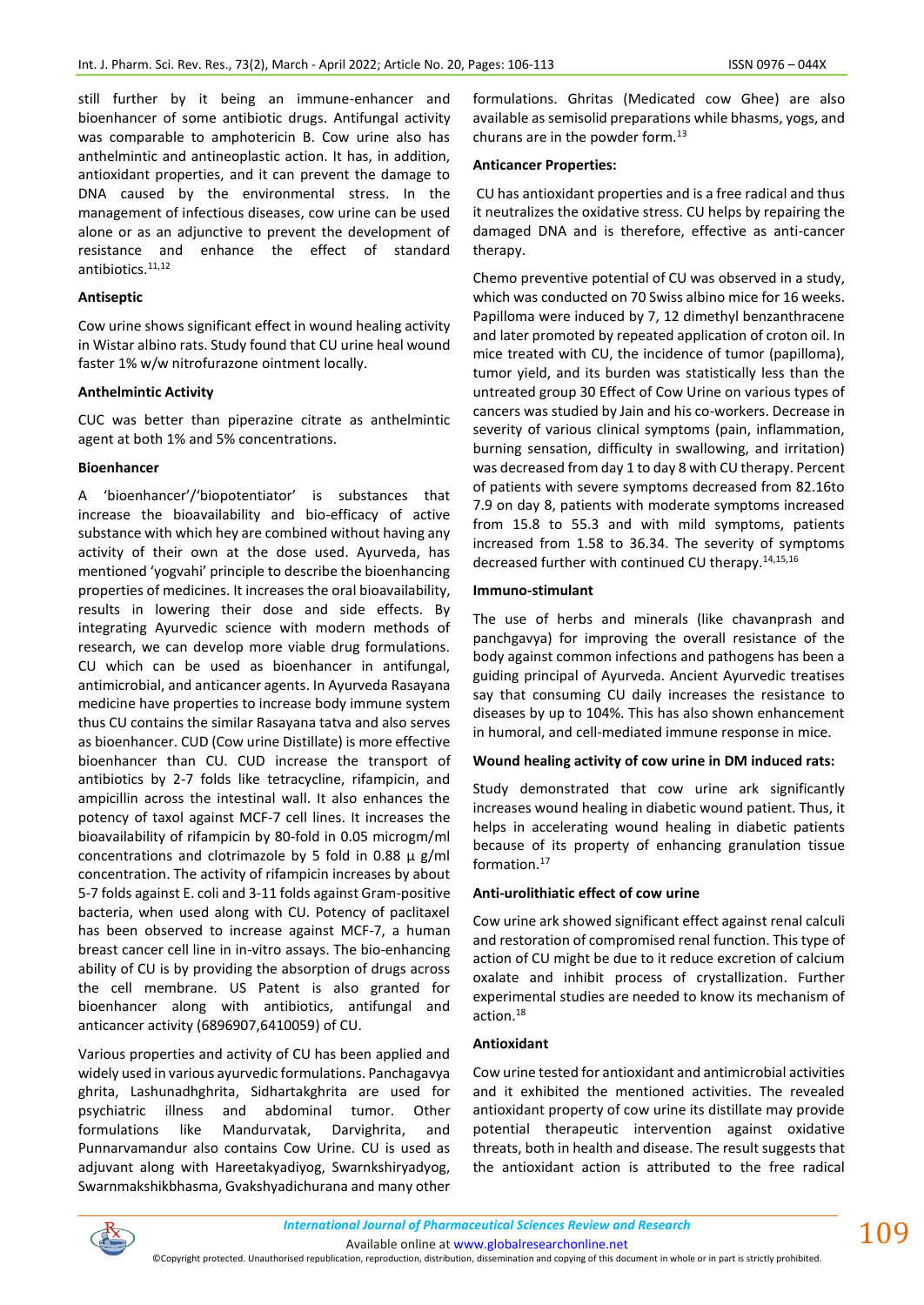scavenging activity of the urine components and these components may prevent the process of aging.<sup>19</sup>

**Chemical composition of cow urine:**

Water – 95%

Urea – 2.5%

Minerals, Salts, Hormones, Enzymes – 2.5%

Healthy cow urine has volume of 17-45 ml/Kg/day with specific gravity ranging from 1.025- 1.045. Its pH ranges between 7.4 to 8.4 with seasonal variations. Urea nitrogen and Total nitrogen varies between 23-28 ml/kg/day and 40- 45 ml/kg/day respectively. Other important constituents are given in table below.<sup>20</sup>

**Table 1:** Chemical constituents of healthy cow urine and it's effects on human body

| Substance present<br>in Cow Urine                             | Positive effects on the human body                                                                                                                                                             |
|---------------------------------------------------------------|------------------------------------------------------------------------------------------------------------------------------------------------------------------------------------------------|
| Ammonia; NH <sub>3</sub>                                      | Helps in stabilizing the three properties: bile, mucous and air of body. Also improves blood<br>formation.                                                                                     |
| Aurum Hydroxide;<br><b>AuOH</b>                               | It has a germicidal nature; AuOH is also antibiotic and anti-toxic, thus increases immunity power<br>of the body.                                                                              |
| Calcium; Ca                                                   | Imparts basic strength to bones, and has also germicidal power with blood purification<br>improvement.                                                                                         |
| Carbolic acid;                                                | HCOOH It has a germicidal nature, preventing the growth of germs and is also able to prevent<br>gangrene.                                                                                      |
| Copper; Cu                                                    | Improves the absorption power of magnetic rays and also controls build-up of excessive fats.                                                                                                   |
| Creatinine;<br>C <sub>4</sub> HgN <sub>2</sub> O <sub>2</sub> | Improves action against germs.                                                                                                                                                                 |
| <b>Enzymes</b>                                                | Improves digestion and increases immunity.                                                                                                                                                     |
| Hipuric<br>acid;<br>CgNgNox                                   | Helps in the removal of toxins through urine.                                                                                                                                                  |
| Iron; Fe                                                      | Maintains balance and helps in production of red blood cells & haemoglobin.                                                                                                                    |
| Lactose; $C_6H_{12}O_6$                                       | Helps in strengthening the heart; decreases nervousness.                                                                                                                                       |
| Manganese; Mn                                                 | It imparts better germicidal power. Avoids decay leading to gangrene as it stops growth of germs.                                                                                              |
| Nitrogen; N <sub>2</sub> , NH <sub>2</sub>                    | Prevents abnormalities in blood and prevents the effect of toxins, its diuretic nature makes it to<br>be a natural stimulant of urinary track, and activates the kidneys.                      |
| Phosphate; P                                                  | Helps in preventing urinary tract stone formation.                                                                                                                                             |
| Potassium; K                                                  | Cures hereditary rheumatism. Increases appetite. Removes muscular weakness and laziness.                                                                                                       |
| Sodium; Na                                                    | It helps in purification of blood as NaCl decreases the acidic content of blood; also has an antacid<br>nature.                                                                                |
| Sulphur; S                                                    | Improves bowel action of the intestines. Cleanses blood.                                                                                                                                       |
| Urea; CO(NH <sub>2</sub> ) <sub>2</sub>                       | Improves urine formation and exhalation action. Also has a germicidal action                                                                                                                   |
| Uric<br>Acid;<br>$C5H_4N_4O_3$                                | Prevents the swelling of heart inflammation. It is diuretic therefore destroys toxins.                                                                                                         |
| Vitamins A, B, C, D, E                                        | Vitamin B is active ingredient for energetic life and prevents the effects of nervousness and thirst.<br>It also helps in boosting the bone strength and reproductive power of the individual. |
| Water; H <sub>2</sub> O                                       | It maintains fluidity of blood, and helps in controlling the body temperature.                                                                                                                 |
| <b>Other Minerals</b>                                         | Help in boosting immunity power of the body.                                                                                                                                                   |

Urea is a Strong Antimicrobial Agent and it is end protein metabolism, while uric acid has antimicrobial activity and it helps to control infections. Copper in healthy cow urine controls fat deposition, Iron is responsible for producing

RBC while sodium and potassium plays major role as body electrolyte. Other important ingredients with their functions are as follows:



*International Journal of Pharmaceutical Sciences Review and Research International Journal of Pharmaceutical Sciences Review and Research*

110

Available online a[t www.globalresearchonline.net](http://www.globalresearchonline.net/) ©Copyright protected. Unauthorised republication, reproduction, distribution, dissemination and copying of this document in whole or in part is strictly prohibited.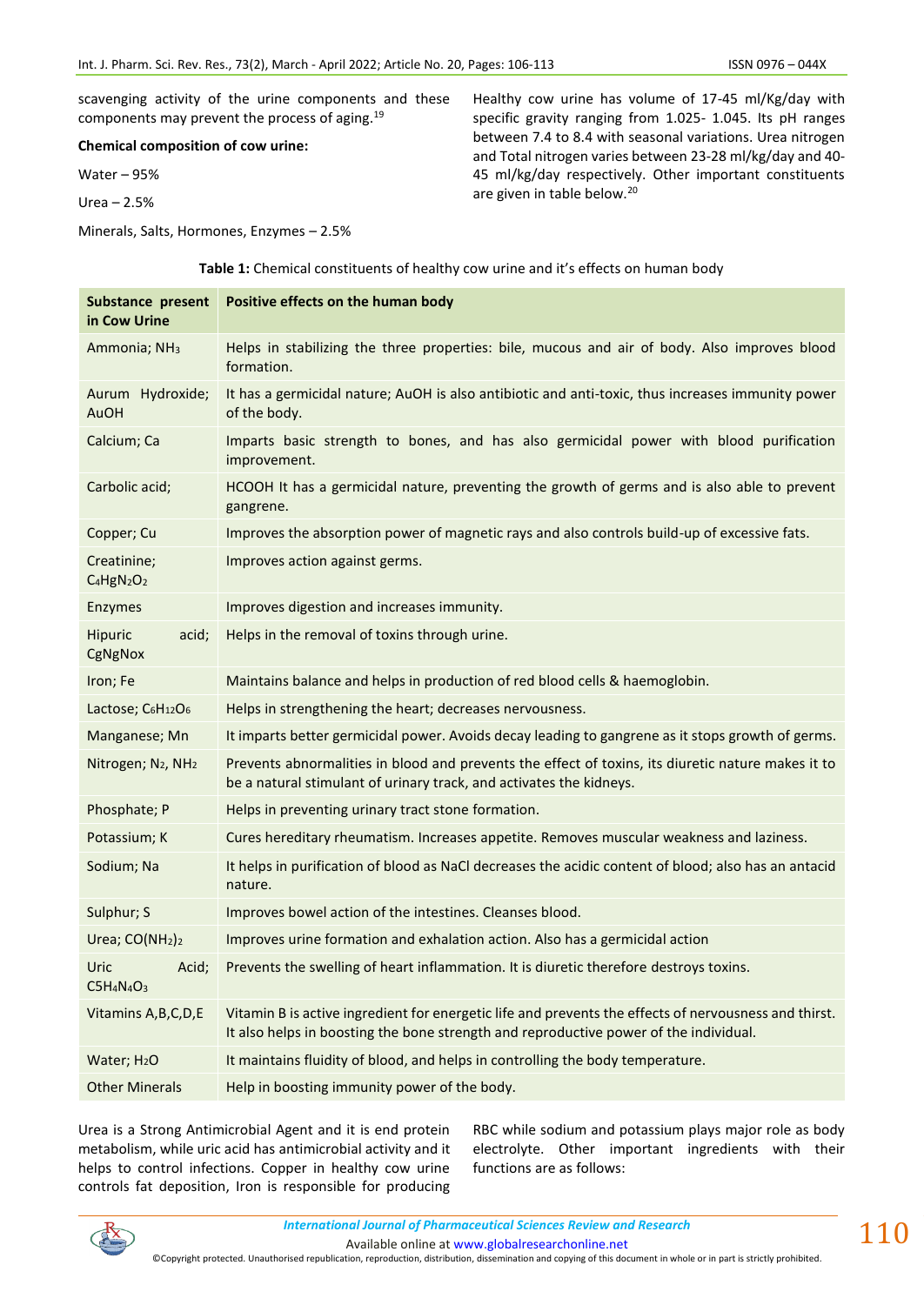- 1. Creatinine it acts as an Antibacterial
- 2. Aurum hydroxide Antibacterial, improves immunity, acts as antidote
- 3. Enzymeurokinase It is responsible for dissolving the blood clot, improvement of heart disease, blood circulation
- 4. Colony Stimulating factor Effective for cell division & multiplication
- 5. Erythropoietin stimulating factor is major stimulating factor for production of Red blood cells.
- 6. Gonadotropin Promotes menstrual cycle, sperm production
- 7. Anticancer substances- Prevents multiplication of carcinogenic cells.

#### **Enzymes**

- 1. Lactate-Dehydrogenas 21.780 unit |lt
- 2. Alkaline Phosphotase 110.110 KA Unit
- 3. Acid Phosphotase 456.620 XA unit
- 4. Amylase 90.236 unit
- 5. Vit-C 216.408mg|lt
- 6. Vit-B1 444.125 microgram|lt
- 7. Vit-B2 0.6339mg|lt
- 8. Protein 0.1037gm|lt
- 9. Uric Acid 135.028mg|lt
- 10. Creatinine 0.9970 g|lt
- 11. Lactate 3.7830 milimole|lt
- 12. Phenol 4.7580mg|100ml
- 13. Free volatile phenol 0.7130mg|100ml
- 14. Compound volatile phenol 1.3420mg|100ml
- 15. Aromatic hydroxy acid 2.7030mg|100ml
- 16. Calcium 5.735 milimol|lt
- 17. Phosphorous 0.4805milimol|lt

#### **Cow Milk**

Cow milk serves a vital role in meeting needs of most essential nutrients. It is a rich source of micronutrients, protein, calcium and vitamins, contains carotenes, vitamins A, B complex group and C. It has low calorific value and low cholesterol. It is one of the best vitalisers for human health. It plays a bioprotective role in human health and is easily digestible. It is effective in curing fever and pain, tumours, and diabetes. It is a suitable medium for administering medicines and has fungicidal properties. Cow milk has been useful in kidney disorders due to its low protein content. Its antimicrobial effects are due to immunoglobulins (IgA), lactoferrin, lysozyme, lactoperoxidase and vitamin B12 binding protein. Lactoferrin B shows marked antifungal activity. "Carotene" (Vitamin A) in cow milk is good for eyesight. It allows better absorption of nutrients. It helps in reducing acidity, and thus reduces chances of peptic ulcer. Cow milk is best for infant feeding after mother's milk and a good supplement food for adults. It is a very good blend of all the nutrients necessary for body development of young ones. Cow's milk is a rich source of vitamin K which prevents hemorrhagic disease of newborn, as folic acid present in the milk protects against anaemia.<sup>21,22</sup>

Cow milk has anti-aging properties. It has also got fungicidal properties against powdery mildew (Sphaerotheca fuliginea) and can be used as a fungicidal. It is a rich source of vitamins like B2, B3 and vitamin A and Zinc, and helps in increasing immunity. Cow milk is a tonic for health, is energy providing, and is good for heart and brain. It has lesser fat content as compared to that of buffalo milk, thus decreases risk of coronary heart diseases and checks obesity. It is good for diabetic patients. As natural antioxidant, it neutralises oxidative stress. Cream or ghee from cow's milk renders the skin fair and smooth. Cow milk and its products were shown to have antidiabetic activity but the exact mechanism has not been elucidated. Whey proteins reduce blood pressure which will increase the health of people. $23,24$ 

The milk of a red or black cow fed on Arjuna (*Terminalia arjuna*), Mash (Phaseolus mungo Linn.) leaves or beans or on Ikshu (*Saccarum officinarum* Linn.) can act as rejuvenator and aphrodisiac agent. It is being used as an essential part of "Panchamrit". The fat component of cow milk is a potential anticancer agent. It reduces risk of colon, breast and skin cancer. Conjugated linoleic acid prevents uncontrolled spread of cancer-affected cells. Skimmed milk powder of cow's milk with added vitamin A, D and pyridoxine could serve as an economical food having good nutritive value. Toned milk is a valuable source of proteins for malnourished children and pregnant women. Other products are Khoa (Mava) Chhana (cottage cheese), Yoghurt, Lassi (Butter milk) and Ghee (Clarifled butter: Butter-fat). It was observed that dieters who got dairy products lost 70% more weight than those avoiding it.<sup>25,26</sup>

#### **Cow Curd (Dahi)**

It is considered as "Vatanashak", blood purifier, "Tridoshnashak" and found useful in "Pitta", blood related problems, piles and gastrointestinal disorders. It is one of the most wholesome of all food items. As an efficient probiotic, it helps control infections in a non-drug manner. Cow curd (Dahi) or Matha (whey or butter milk) is a reliable digestive, nutritive and useful in gastrointestinal ailments as it helps to check or control growth of harmful microorganisms. Lactic acid producing bacteria produces antifungal metabolites (cyclic dipeptides, phenyllactic acid) as well as proteinaceous compounds and 3-hydroxylated fatty acid. Curd has been used either with sugar or with black salt and zira. For animal health also, the whey with salts is given to neonatal calves to treat diarrhoea and intestinal parasitism. In milched buffaloes, it enhances



<sup>©</sup>Copyright protected. Unauthorised republication, reproduction, distribution, dissemination and copying of this document in whole or in part is strictly prohibited.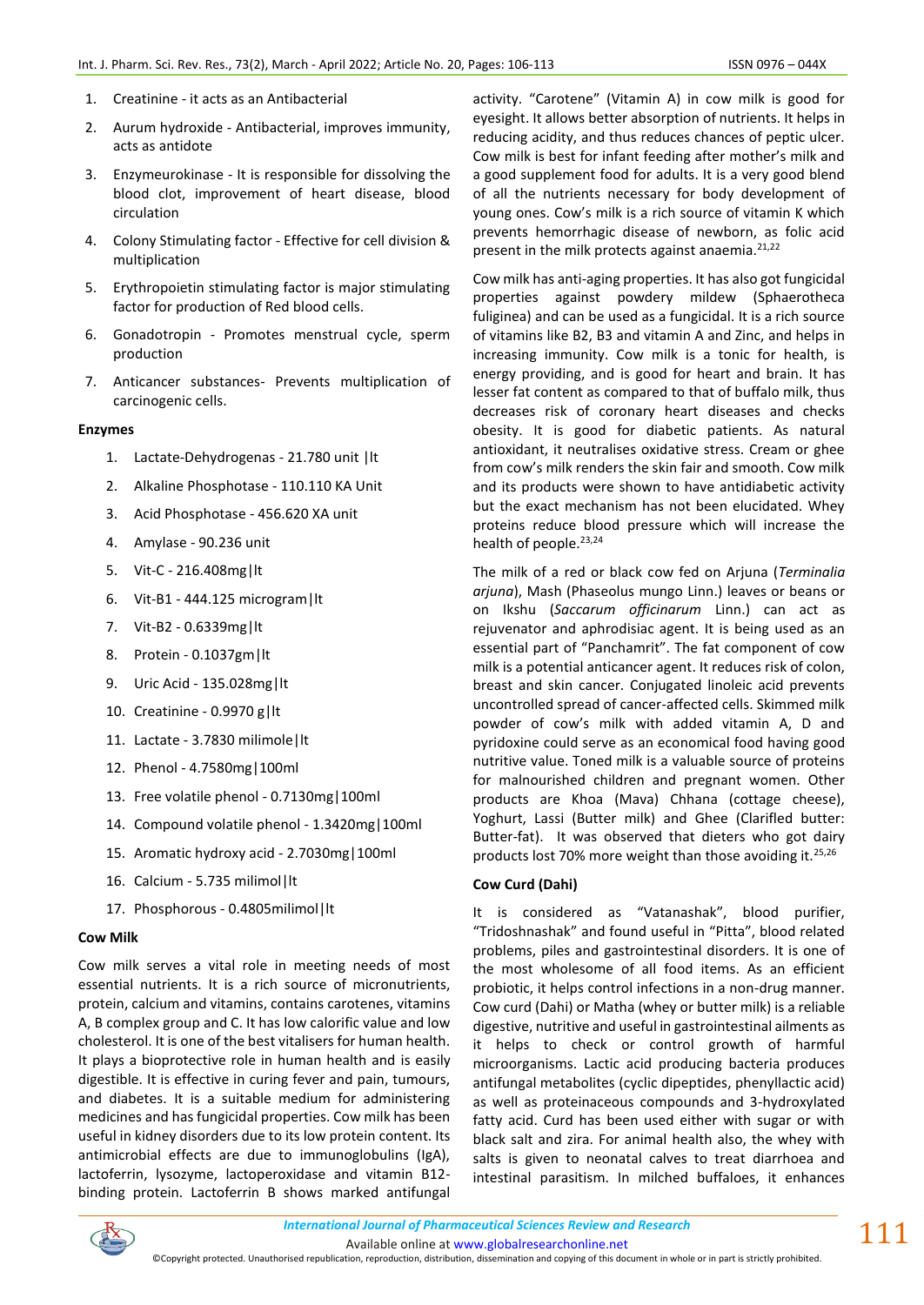production. Concentrated whey increases draught power in bullocks.<sup>27</sup>

### **Cow Ghee**

Cow ghee improves memory, voice, vision, intelligence and body's resistance to infections. It enhances physical and mental health, keeps muscles and tendons healthy. It is a good blood purifier, antiageing agent, and is also good for cholesterol and heart patients. It helps in preventing and controlling paralysis and asthma. It has got immunostimulant potential: it increase neutrophil adhesion, haemagglutination (HA) titre and is helpful in delayed type hypersensitivity (DTH). Cow ghee in combination with certain selected herbals can cure skin diseases and facilitate healing of wounds when used in combination with honey. Panchagavya Ayurvedic formulation with E. officinalis, G. glabra, and cow's ghee may be used as sedative. Panchagavya ghrita also shows hepatoprotective activity in rats against carbon tetra chloride.28,29

#### **Cow Dung**

Cow dung possesses antiseptic, antibacterial and antifungal properties and acts as skin tonic, and is useful in psoriasis, eczema and gangrene. Mixture prepared with crushed neem leaves is good for boils and heat rashes on skin. It is a good alternate for chemical toothpastes. It destroys microorganisms that cause disease, fermentation and putrefaction. Fresh cow dung is found to kill the germs of Malaria and T.B. Antifungal substance inhibits growth of Corprophilous fungi. Eupenicillium, bovifimosum present in cow dung produces Patulodin-like compounds (CK2108A & CK2801B) that boost antifungal activity. It can act as a relevant model ecosystem for studying fate of drugs. Isolation of two basidiomycetes (strain NRRL6464 & Cyathus stercoreus) has raised possibility of degrading lignocellulose and in addition C. stercoreus can degrade drug like enrofloxacin (Wicklow, 1992). It is found to be useful for bioremediation of various pesticides because of the presence of higher concentration of nutrients and larger microbial population; thus, harmful effects (immunosuppression, autoimmunity and hypersensitivity reactions) of biopesticides on animal as well as human health could be avoided.

Smoke from ashes results in a lot of tears from the eyes which improves vision. Fresh cow dung is pure but once it has been laid on the ground awhile, it changes. Cow dungbased ecofriendly mosquito repellents have been developed recently. Pesticides exert their harmful effect by causing immunosuppression, autoimmunity and hypersensitivity reaction. The use of cow dung for bioremediation of various pesticides is found to be effective.<sup>30,31</sup>

## **CONCLUSION**

Panchgavya is positively an encouraging solution for various ailments/diseases of humans and animals with immense biomedical applications along with other beneficial usages.

Its usage would further expand through scientific validation and research supports, clinical trials, commercialisation, and popularity in the society and the public. The ancient scriptures of ayurveda consider cow urine to be the elixir of life. It is the most effective natural remedy and the safest method of treatment bestowed upon us by nature. However, there is still a need not only to explore further research possibilities but also to stop cow sacrifice across the world. she is a very sacred and holy animal so to worship as God. Cow urine and its distillate in various research articles it concludes that cow urine is a really multidimensional drug. As it is anticancerous, antimicrobial, anti-diabetic, anti-urolithiatic, antipsychotic drug and also enhances the immunity of animals and humans. Ayurveda already told that fresh cow urine of indigenous cow is the best.

In future, it can be given as an ideal immunomodulator (biovaccine) to protect man and animals from various diseases. Various formulations can be prepared in the form of capsules in order to make it palatable and more acceptable in society which can also protect the population from the dangerous corona virus infection.

Nowadays resistance to antibiotics is a major concern to world but as a bioenhancer cow urine distillate is found very effective to overcome such kind of issues.

**Acknowledgment:** The authors are thankful to Dr. S. N. Dhole, Principal of PES Modern College of Pharmacy (For Ladies), Moshi for their ceaseless encouragement during the study and for all time guidance and encouragement.

#### **REFERENCES**

- 1. Chauhan RS, Panchgavya se rogpratirodhi chamta me vridhi. Prakriti Smarika.,2003; pp. 9.
- 2. Chauhan RS, Panchgavya therapy (cowpathy): current status and future directions. The Indian Cow.,2004; 3(1): 3-7.
- 3. Chauhan RS, Cowpathy: a new version of ancient science. Employment News, 2005; 15: 1-2.
- 4. Chauhan RS and Singh BP, Panchgavya dwara prakritik chikitsa. Asian Kisan Sansar, 2001; 2(3): 29-31.
- 5. Chauhan RS and Singhal L, Harmful effects of pesticides and their control through cowpathy. Int. J. Cow Sci., 2006; 2(1): 61–70.
- 6. Chauhan RS, Singh BP and Singhal LK, Immunomodulation with Kamdhenu Ark in mice. J. Immunol. Immunopathol., 2001; 3: 74-77.
- 7. Chauhan RS. Indigenous cow urine and Immunomodulation. Journal of Immunology & Immunopathology. 2013; 15:19-22.
- 8. Chauhan RS, Singh BP, Singhal LK, Agrawal DK and Singh AK, Enhancement of phagocytic activity of leucocytes in mice with Kamdhenu ark. In: XVI Annual Convention of IAVA and National Symposium on Animal Structural Dynamics to Improve Health and Production., Pantnagar, India., 2001.
- 9. Choudhary S and Goyal A , A Review on Various Biological Activities of Bos indicus Urine. Int. J. Pharm. Sci. Lett., 2001; 5(1): 505-508.



Available online a[t www.globalresearchonline.net](http://www.globalresearchonline.net/)